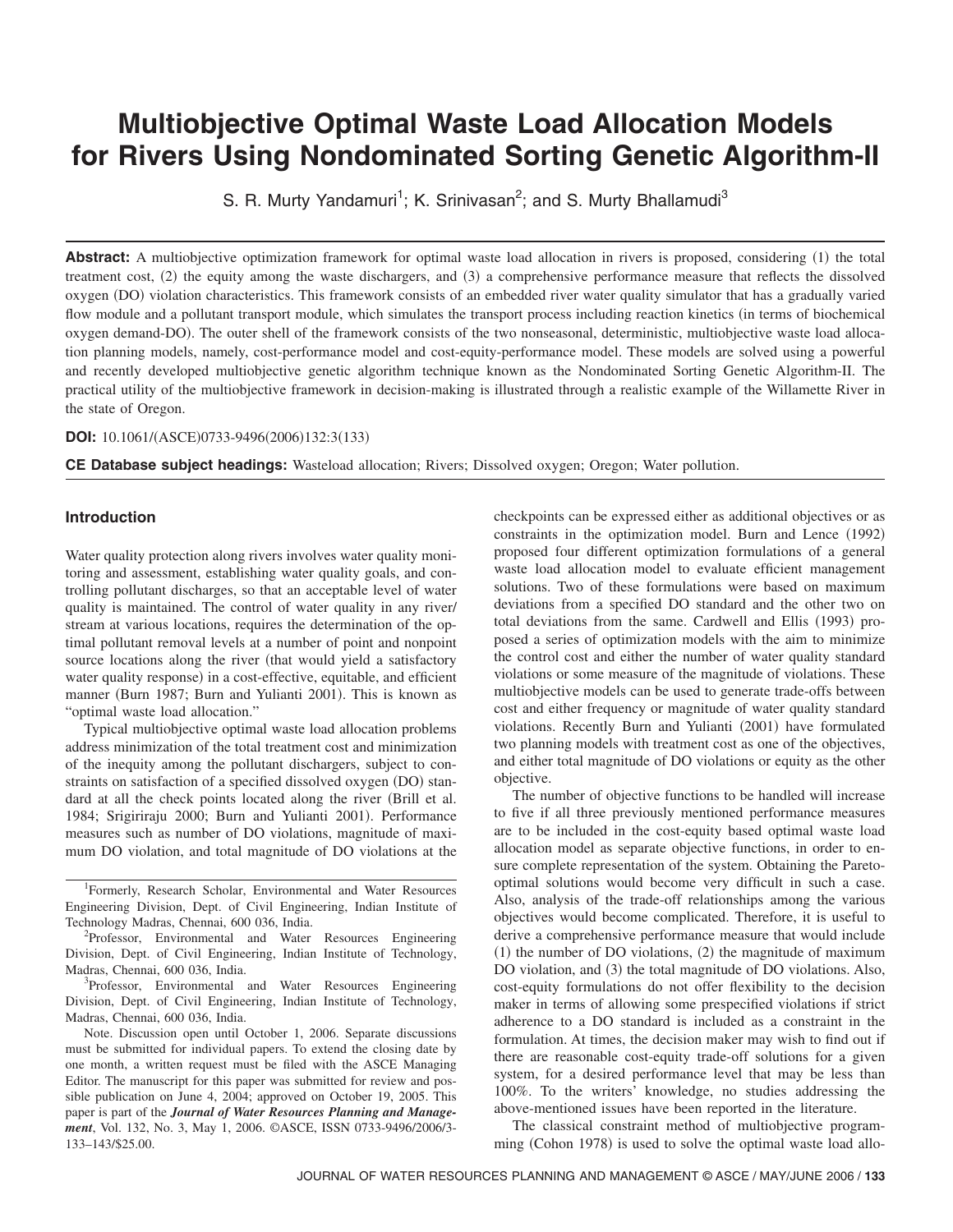cation problem in most of the earlier studies. This method has a number of limitations (Deb 1995). The optimization of a single weighted objective function may guarantee a Pareto-optimal solution but results in a single point solution. A new optimization run has to be made each time the decision maker changes the combinations of weightages. Also, these methods may not work effectively if some of the objectives are noisy or have discontinuous variable space. The most significant drawback of these algorithms is their sensitivity toward weights.

The optimal treatment levels for a given set of pollutant sources are affected by the assimilative capacity of the receiving water body. Finding the optimal waste load allocation strategy requires a simulation model for the prediction of the steady-state water quality response in terms of DO at specified receptor locations along a river, for various possible combinations of waste loadings. One of the most commonly used water quality simulation models in waste load allocation planning studies is the Streeter-Phelps equation (Streeter and Phelps 1925; Burn and McBean 1985; Vasquez et al. 2000). However, this model does not consider the varying nature of flows and the effects due to dispersive transport. In recent times, Carmichael and Strzepek  $(2000)$ , Burn and Yulianti  $(2001)$ , and Maier et al.  $(2001)$  have used the Enhanced Stream Water Quality Model, QUAL2E (Brown and Barnwell 1987). This model accounts for dispersive transport, and seems to predict biochemical oxygen demand (BOD)-DO response reasonably well in case of long uninterrupted river reaches. However, this model assumes the river flows to be steady and quasi-uniform. Therefore, the backwater effects caused due to tributary flows or due to the presence of a downstream control structure are not appropriately accounted for in this model. This may lead to plausible differences in the waste load allocation decision making.

In this work, a multiobjective optimization framework for optimal waste load allocation in rivers/streams is proposed. This includes two waste load allocation optimization models: a costperformance model and a cost-equity-performance model. An overall performance measure is proposed with regard to satisfying a prespecified DO standard along the river. These waste load allocation models use a water quality simulation model, which considers the flow to be steady, but nonuniform. The simulation model considers the advective, dispersive, and reactive transports for BOD and DO. A powerful and recently developed multiobjective genetic algorithm technique known as Nondominated Sorting Genetic Algorithm-II (NSGA-II) (Deb et al. 2000) is used for solving the multiobjective optimization models. This algorithm uses the crowding technique to ensure diversity among nondominated solutions. This method is computationally efficient and is capable of finding a good spread of Pareto-optimal solutions (Deb et al. 2000). From the trade-off surfaces generated, the decision maker can select the appropriate treatment strategy for the river system under consideration.

#### **Overall Performance Measure**

An alternative overall performance measure for the water quality of the system is proposed in this study. The proposed performance measure is expressed as a weighted sum of the individual performance measures with regard to the number of DO standard violations, magnitude of maximum DO standard violation and magnitude of total DO standard violations, with respect to a specified water quality standard, over all the checkpoints considered within the system. This overall performance measure can be computed for a given waste load allocation policy to be followed in the river system. The three individual performance measures are expressed as follows.

1. The performance measure in terms of *number of violations*,  $E_N$  is expressed as the ratio of the "difference between number of DO standard violations corresponding to no treatment,  $N_0$  and that corresponding to actual treatment,  $N_a$ " to the "number of DO standard violations corresponding to no treatment,  $N_0$ ." That is

$$
E_N = \frac{N_0 - N_a}{N_0} \tag{1}
$$

$$
N_0 = f_1((O_j)_0, O_{\text{std}}) \tag{2}
$$

$$
N_a = f_4((O_j)_a, O_{\text{std}}) \tag{3}
$$

where

$$
N_a = \sum_{j=1}^{NC} (y_j)_a \tag{4}
$$

in which

$$
(y_j)_a = \begin{cases} 1 & \text{if } O_{\text{std}} > (O_j)_a \\ 0 & \text{if } O_{\text{std}} \le (O_j)_a \end{cases} \forall j \tag{5}
$$

and NC=number of checkpoints. The index  $(y_j)_a$  keeps the count of DO standard violation at a checkpoint  $j$  (zero-one integer variable).  $O_j$ = dissolved oxygen concentration at the checkpoint *j*, and subscripts 0 and *a* indicate the level of treatment corresponding to no treatment and actual treatment, respectively.  $O_{\text{std}}$ = specified dissolved oxygen standard for the river.

2. The performance measure in terms of *magnitude of maximum violation,*  $E_V$  is expressed as the ratio of the "difference" between the magnitude of maximum DO standard violation corresponding to no treatment and that corresponding to actual treatment" to the "magnitude of maximum DO standard violation corresponding to no treatment." That is

$$
E_V = \frac{V_0 - V_a}{V_0} \tag{6}
$$

$$
V_0 = f_2((O_j)_0, O_{\text{std}}) \tag{7}
$$

$$
V_a = f_5((O_j)_a, O_{\text{std}}) \tag{8}
$$

where

$$
V_a = \max_{j} [(S_1)_a, (S_2)_a, \dots, (S_j)_a]
$$
 (9)

in which

$$
(S_j)_a = \begin{cases} (O_{\text{std}} - (O_j)_a) & \text{if } O_{\text{std}} > (O_j)_a \\ 0 & \text{if } O_{\text{std}} \le (O_j)_a \end{cases} \forall j \quad (10)
$$

In Eqs.  $(7)$ – $(10)$ , *V*=magnitude of maximum DO standard violation, with subscripts 0 and *a*, having the same meaning as defined earlier.

3. The performance measure in terms of *total magnitude of violations*,  $E_{TS}$  is expressed as the ratio of the "difference between magnitude of total DO standard violations corresponding to no treatment and that corresponding to actual treatment" to the "magnitude of total DO standard violations corresponding to no treatment." That is

**134** / JOURNAL OF WATER RESOURCES PLANNING AND MANAGEMENT © ASCE / MAY/JUNE 2006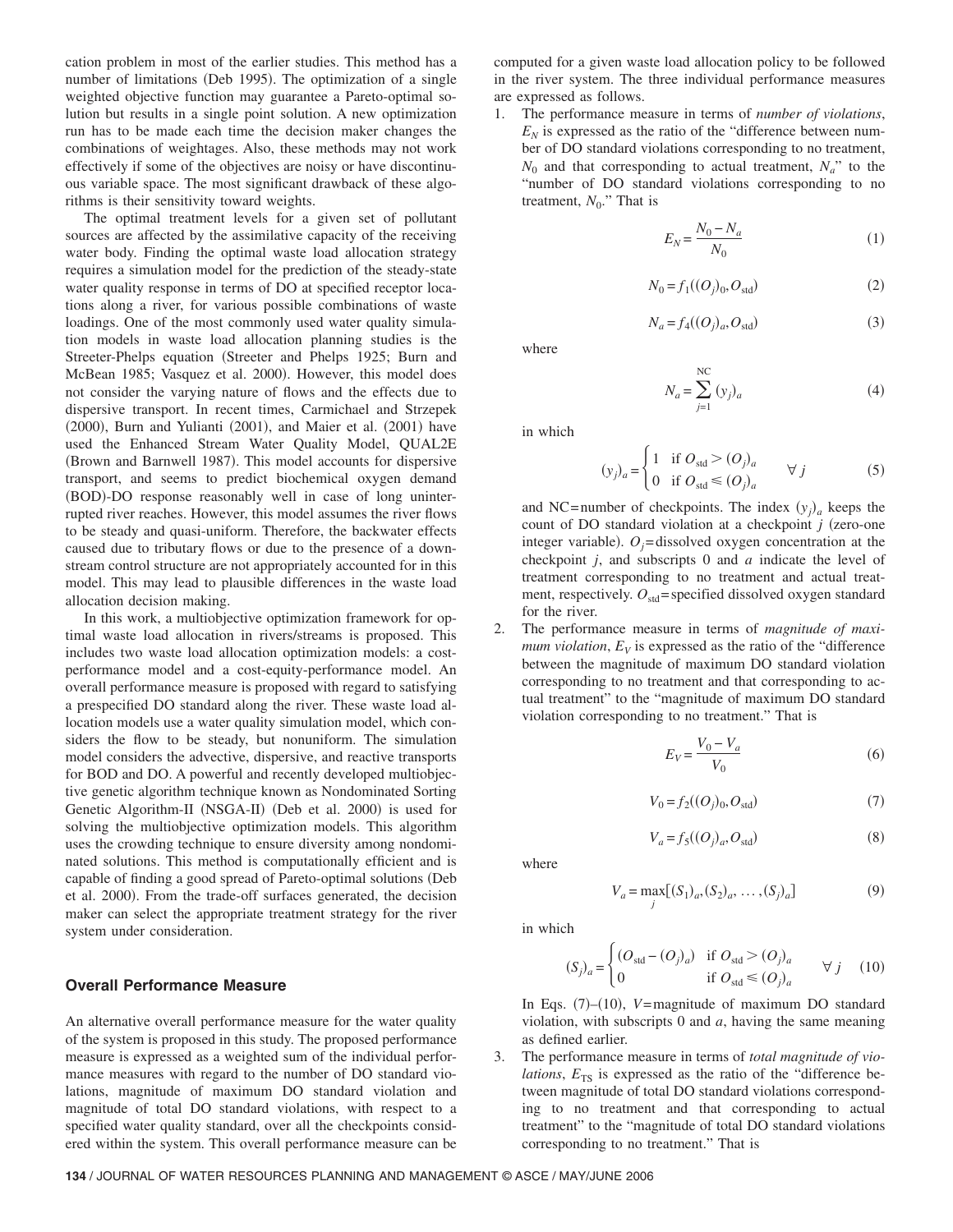$$
E_{\rm TS} = \frac{\rm TS_0 - TS_a}{\rm TS_0} \tag{11}
$$

$$
TS_0 = f_3((O_j)_0, O_{std})
$$
 (12)

$$
TS_a = f_6((O_j)_a, O_{std})
$$
\n(13)

$$
TS_a = \sum_{j=1}^{NC} (S_j)_a \tag{14}
$$

In Eqs.  $(11)$ – $(14)$ , TS=magnitude of total DO standard violations, with subscripts *j*, 0, and *a* having the same meaning as defined earlier.

The *overall performance measure* of a waste load allocation policy ( $E<sub>WLA</sub>$ ) is expressed as a weighted sum of the three individual performance measures,  $E_N$ ,  $E_V$ , and  $E_{TS}$ , already defined. That is

$$
E_{\text{WLA}} = (w_N E_N + w_V E_V + w_{\text{TS}} E_{\text{TS}})
$$
\n<sup>(15)</sup>

where  $w_N$ ,  $w_V$ , and  $w_{TS}$ =weights associated with the performance measures corresponding to the number of violations of the DO standard, the magnitude of maximum violation of the DO standard, and the magnitude of total violations of the DO standard, respectively. These weights are to be assessed by the decision maker for the particular case being studied.

# **Model Formulation**

Two nonseasonal, deterministic, multiobjective waste load allocation planning models are formulated in this study, namely, a costperformance model and a cost-equity-performance model.

#### *Cost-Performance Model*

The proposed cost-performance optimal waste load allocation model considers minimization of the total waste treatment cost and maximization of the overall performance [given by Eq.  $(15)$ ] of the water quality system. It will be appropriate to express the performance of a water quality system for a given waste load allocation policy in terms of the resulting water quality violation characteristics against the specified water quality standards in that system. Quite often, it may not be an economically worthwhile proposition to implement a waste load allocation policy that would strictly adhere to the DO standard at all checkpoints along a river. This is relevant especially in stretches of rivers with limited assimilative capacity. In such cases, permitting a few violations may bring down the cost of treatment significantly. In such situations, it is useful for the decision maker to find out effective trade-offs between cost of treatment and overall performance.

The formulation of the proposed cost-performance optimization model is as follows:

$$
\min Z_1 = \sum_{i=1}^{NS} c_i(x_i)
$$
 (16)

$$
\max Z_2 = E_{\text{WLA}} \tag{17}
$$

$$
x_i \in xs_i \quad \forall \ i \tag{18}
$$

$$
E_{\text{WLA}} = (w_N E_N + w_V E_V + w_{\text{TS}} E_{\text{TS}})
$$
\n(19)

$$
(O_j)_a = f(\mathbf{x}_a, \mathbf{W}, \mathbf{Q}, T, \mathbf{K}) \quad \forall j \tag{20}
$$

in which  $\mathbf{x}_a$ = vector of waste removal levels corresponding to an arbitrary treatment;  $c_i(x_i) = \text{cost of the waste treatment at source } i;$  $x_i$ =waste removal fraction at source *i*; NS= number of point source locations;  $xs<sub>i</sub> = set of all waste treatment options for source$ *i*. In Eq. (20),  $f(\cdot)$  expresses the water quality as a function of the waste inputs and stream conditions; **W** = vector of waste inputs to the point sources; **Q**= vector of flow rates for main stream and tributaries within the river system; *T*=water temperature; and **K**= vector of reaction rate coefficients describing the pollutant transport process.

In this model, the values of  $N_0$ ,  $V_0$ , and  $TS_0$  have to be found in advance by simulating the DO response corresponding to no treatment level. The same should be used in the model while evaluating the individual performance measures. However, it is to be noted that the values of  $N_a$ ,  $V_a$ , and  $TS_a$  are determined for a particular arbitrary treatment level during the process of optimization.

### *Cost-Equity-Performance Model*

In waste load allocation models, it is important to consider the performance of the water quality system as an objective or a constraint in the model formulation along with the two objectives of minimization of total treatment cost and minimization of inequity among the waste dischargers. Ideally, generating the trade-off surface between total treatment cost and inequity measure, subject to a specified performance level, is of interest to decision makers in the optimal waste load allocation problem. The decision-maker may wish to find out if there are reasonable cost-equity trade-off solutions for a given system, for a desired performance level that may be less than 100%. This performance level can be prespecified as a lower limit through a constraint in the optimization model. Therefore, the model formulation is as follows:

$$
\min Z_1 = \sum_{i=1}^{N S} c_i(x_i)
$$
 (21)

$$
\min Z_2 = \sum_{i=1}^{NS} \left| \frac{x_i}{\bar{x}} - \frac{W_i}{\bar{W}} \right| \tag{22}
$$

subject to

$$
x_i \in xs_i \quad \forall \ i \tag{23}
$$

$$
E_{\text{WLA}} \ge E_{S} \tag{24}
$$

$$
(O_j)_a = f(\mathbf{x}_a, \mathbf{W}, \mathbf{Q}, T, \mathbf{K}) \quad \forall j \tag{25}
$$

where  $E_{\text{WLA}}$ = overall performance measure of a waste load allocation policy given by Eq. (19);  $\bar{x}$ =average waste removal level for the collection of NS number of point sources;  $W_i$ =waste input for source *i*;  $\overline{W}$ =average waste input over NS number of point sources; and  $E_s$ =water quality system performance specified by the decision maker.  $f(\cdot)$  in Eq. (25) defines the water quality as a function of the waste inputs and stream conditions.

#### **Framework for Multiobjective Optimization**

The proposed optimal waste load allocation model framework is shown in Fig. 1. It consists of the multiobjective optimization

JOURNAL OF WATER RESOURCES PLANNING AND MANAGEMENT © ASCE / MAY/JUNE 2006 / **135**

subject to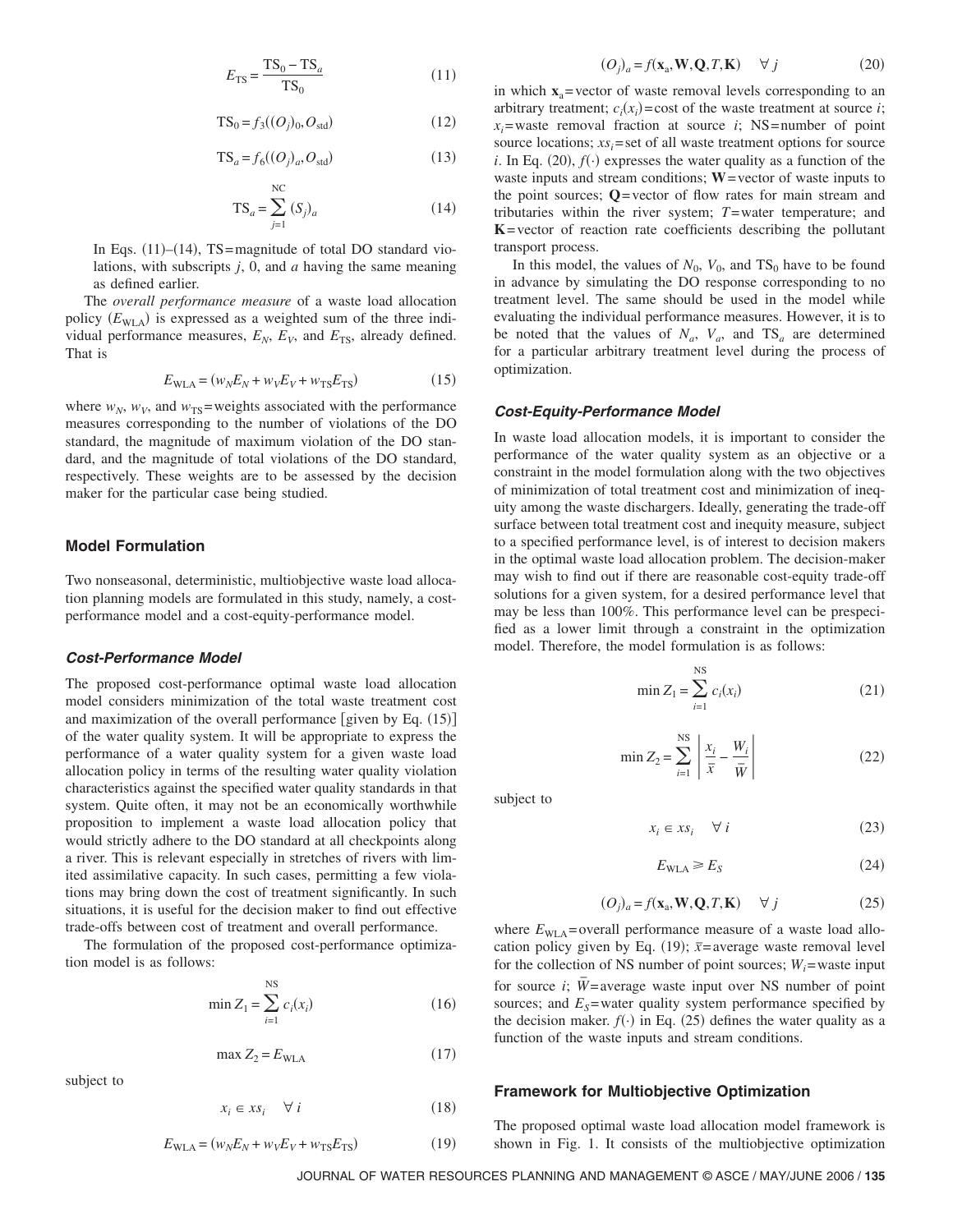

**Fig. 1.** Optimal waste load allocation model framework

model, with the water quality simulation model embedded into it. This framework can accommodate any one of the two optimization model formulations proposed in this study.

The multiobjective evolutionary algorithm, "Nondominated Sorting Genetic Algorithm-II (NSGA-II)" of Deb et al. (2000) is used to generate the optimal trade-offs between the objectives. Each of the alternative waste load allocation solutions generated from the NSGA-II module is sent to the water quality simulator (Fig. 1) and the predicted DO responses at all the checkpoint locations are evaluated (against the DO standard specified). Following this, the waste load allocation solution is sent to the NSGA-II module for fitness function evaluation. After this, these solutions are sorted according to the fast nondominated approach to identify different levels of nondominated fronts. Subsequently new populations are created using the Tournament selection operator and crowded comparison operator. This process is repeated until the specified stopping criterion is achieved and the final set of nondominated solutions is stored in an output file.

## *Nondominated Sorting Genetic Algorithm (NSGA-II)*

As mentioned earlier, classical optimization techniques have certain drawbacks (Deb 1995). In contrast, multiobjective evolutionary algorithms (MOEAs) are suitable for multiobjective optimization due to their ability to handle complex problems, involving features such as discontinuities, multimodality, disjoint feasible spaces and noisy function evaluations (Fonseca and Fleming 1995). Genetic algorithms deal with a population of points and hence multiple Pareto-optimal solutions can be captured from the population in a single run. Moreover, the MOEA search procedure is also algorithmically efficient (Deb et al. 2003). Deb et al. (2000) proposed a computationally fast elitist Nondominated Sorting Genetic Algorithm-II (NSGA-II) to overcome the drawbacks (such as high computational complexity of nondominated sorting, lack of elitism and the need for specifying a sharing parameter) of the earlier nondominated sorting based MOEAs. This algorithm uses: (1) a crowding approach for diversity preservation, in which  $N'$  (as large as  $2N$ , where  $N$ = population size)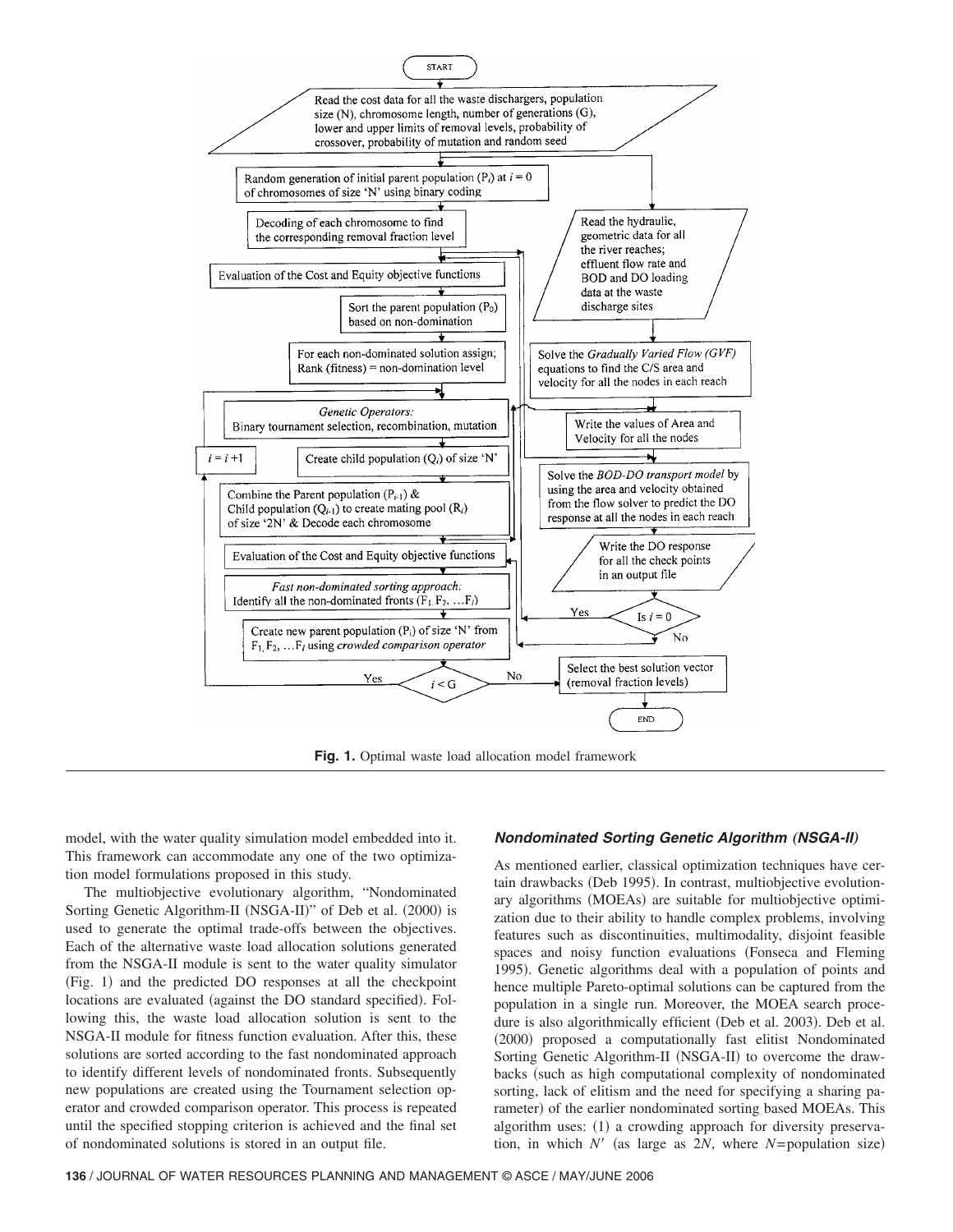

**Fig. 2.** Schematic of NSGA-II algorithm

solutions are processed objective-wise; (2) an elitism operator that helps in significantly speeding up the performance of the genetic algorithm, and in preserving good nondominated solutions; and (3) an objective-wise distance computation.

The steps of this algorithm are as follows (Deb et al. 2000):

- 1. Create a random parent population  $(P_0)$  of size *N*, initially.
- 2. Sort the random parent population based on nondomination.
- 3. For each nondominated solution, assign a fitness (rank) equal to its nondomination level  $(1 \text{ is the best level}, 2 \text{ is the next--}$ best level, and so on).
- 4. Create a child population  $(Q_0)$  of size *N* using binary tournament selection, recombination, and mutation operators.
- 5. From the first generation onwards, creation of each new generation constitutes the following steps:
	- Create the mating pool  $(R_t)$  of size 2*N* by combining the parent population  $(P_t)$  and the child population  $(Q_t)$ .
	- Sort the combined population  $(R_t)$  according to the *fast* nondominated sorting procedure (Deb et al. 2000) to identify all nondominated fronts  $(F_1, F_2, \ldots, F_l)$ .
	- Generate the new parent population  $(P_{t+1})$  of size *N* by adding nondominated solutions starting from the first ranked nondominated front  $(F_1)$  and proceeding with the subsequently ranked nondominated fronts  $(F_2, F_3, \ldots, F_l)$ , till the size exceeds  $N$  (Fig. 2). This means that the total count of the nondominated solutions from the fronts  $F_1, F_2, \ldots, F_l$ , exceeds the population size *N*. Now, in order to make the total count of the nondominated solutions equal to *N*, it is required to reject some of the lower ranked nondominated solutions from the last  $(F<sub>l</sub>th)$  front. This is achieved through a sorting done according to the *crowded comparison operator*  $(\geq_n)$  based on the crowding distance assigned to each solution contained in the  $F_l$ th nondominated front. Thus, the new parent population  $(P_{t+1})$  of size *N* is constructed.
	- Perform the selection, crossover and mutation operations on the newly generated parent population  $(P_{t+1})$  to create the new child population  $(Q_{t+1})$  of size *N* (Fig. 2).
- 6. Repeat Step 5 until the maximum number of generations is reached.

## *Water Quality Simulation Model*

The water quality simulation model is used to model the physical and biochemical processes that describe the transport of BOD and DO in the river. This water quality simulation model consists of two modules, namely, a flow module and a transport module. The flow module is used to determine the gradually varied water surface profile, flow cross-sectional area and mean velocity at vari-

ous nodes in the river domain, given: (1) The flow rates in the main river and the tributaries;  $(2)$  the bed profile of the river;  $(3)$ the geometric characteristics of the river cross sections; (4) the Manning's roughness coefficient; and (5) the control depth at the downstream end. The classical standard step method Chaudhry 1993) is used for this purpose.

The transport module uses the flow area and mean velocity obtained from the flow module while solving the BOD and DO transport equations, which are given as follows Dresnack and Dobbins 1968):

$$
\frac{\partial (AB)}{\partial t} = \frac{\partial \left( AD \frac{\partial B}{\partial x} \right)}{\partial x} - \frac{\partial (A \, U \, B)}{\partial x} - K_B B A + \frac{S_B}{\Delta x} + L_B A \quad (26)
$$

$$
\frac{\partial (AO)}{\partial t} = \frac{\partial \left( AD \frac{\partial O}{\partial x} \right)}{\partial x} - \frac{\partial (A \, UO)}{\partial x} - K_D B A + K_R (O^{SAT} - O) A + \frac{S_O}{\Delta x} + R_D A \tag{27}
$$

where  $A =$  flow cross-sectional area  $(m^2)$ ;  $U =$  cross-sectional average velocity  $(m/s)$ ;  $x = distance$  along the river  $(m)$ ;  $t = time$  (s);  $S_{B/O}$ =point source for BOD/DO loading (mg/s); *B*=biochemical oxygen demand (BOD) concentration (mg/L); O=dissolved oxygen (DO) concentration (mg/L);  $O^{SAT}$  = saturation DO concentration (mg/L); *D*=dispersion coefficient for BOD/DO transport (m<sup>2</sup>/s);  $K_B$ =BOD decay rate (1/day);  $K_D$ =BOD deoxygenation rate  $(1/day); L_B = BOD$  distributed source  $(mg/L/s);$  $K_R$ = re-aeration rate (1/day); and  $R_D$ =DO distributed source  $(mg/L/s).$ 

In Eqs. (26) and (27), the spatial variation of dispersion coefficient  $D$  is determined using the Seo and Cheong  $(1998)$ equation:

$$
D = 5.915(hU_*) \left(\frac{W}{h}\right)^{0.620} \left(\frac{U}{U_*}\right)^{1.428}
$$
 (28)

where  $h$ =flow depth (m); *W*=channel width (m); and  $U_*$ =shear velocity (m/s). The re-aeration coefficient  $(K_R)$  values are determined using O'Connor and Dobbins (1958) formula, given by

$$
K_R = \frac{3.90 U^{0.5}}{h^{1.5}}\tag{29}
$$

The transport simulation model solves Eqs.  $(26)$  and  $(27)$  to determine the BOD and DO variation with time and distance, given: (1) Initial variation (at  $t=0$ ) of BOD and DO along the stream; (2) the time variation of BOD and DO at the upstream end  $(x=0)$ ; (3) dispersive coefficient, *D*; (4) reaction rates  $K_B$ ,  $K_D$ , and  $K_R$ ; (5) point and nonpoint source loading,  $S_B$ ,  $S_O$ ,  $L_B$ , and  $R_D$ ; and (6) the spatial variation of flow velocity, *U*, and the flow area, *A*. A standard partial implicit finite-difference method, with spatial derivative terms approximated by backward finite differences, is used for numerically solving the transport equations. The predicted DO concentration values at all checkpoints are stored for further use in the optimization model. The simulation model has been validated using the experimental and analytical solutions available in the literature (Hann and Young 1972; Adrian and Alshawabkeh 1997; Ahmad et al. 1999). Details of validation are available in Murty (2003), and are not presented here, for the sake of brevity.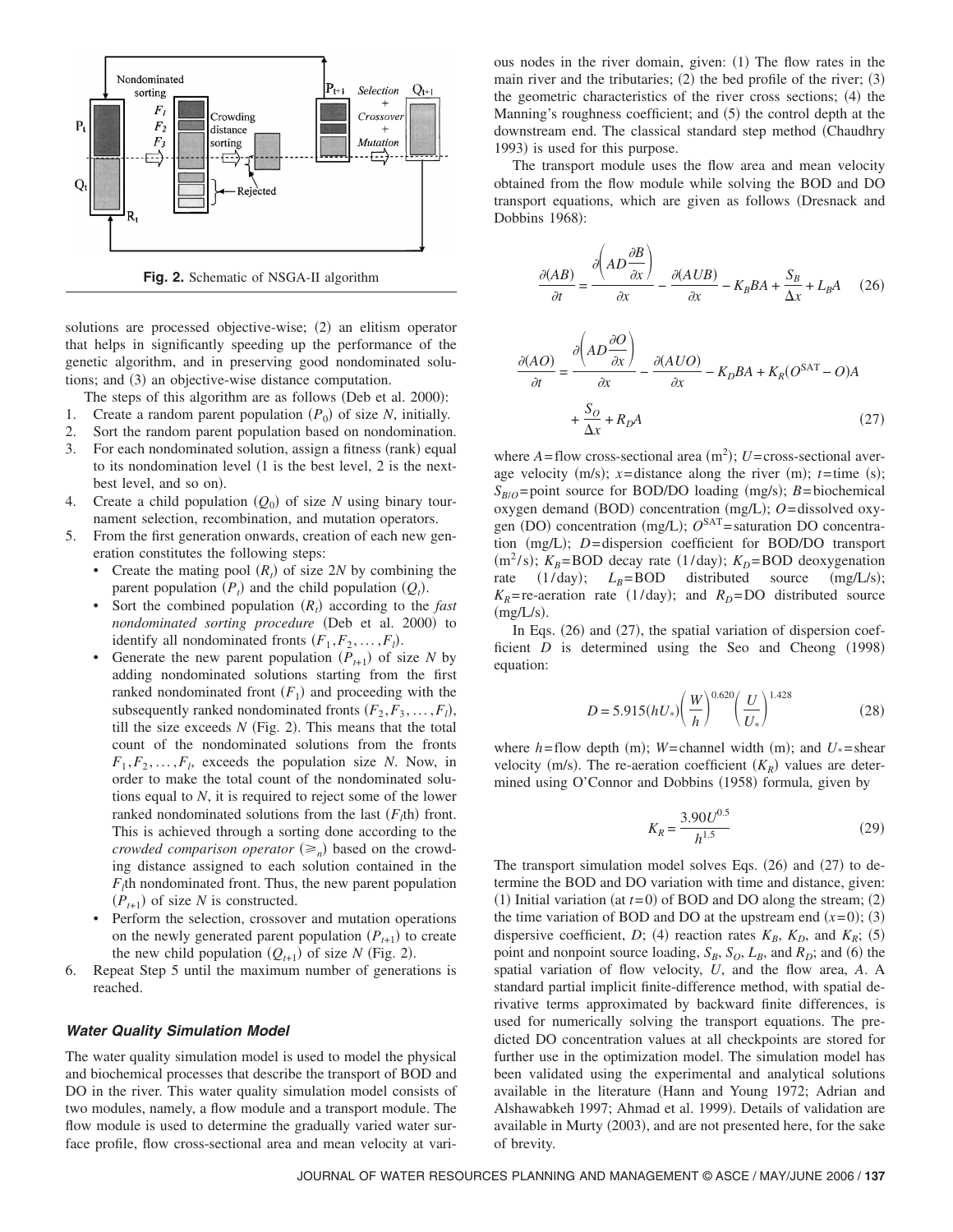

## **Data for Example River System**

In this study, the usefulness of the proposed multiobjective optimal waste load allocation framework is illustrated through an example application to the realistic case of Willamette river system in the state of Oregon. Three of the state's largest cities, Portland, Salem, and Eugene, are located within this basin. The line diagram shown in Fig. 3 indicates the locations of the seventeen waste discharge sites  $(D_1, D_2, \ldots, D_{17})$  and three tributaries  $(T_1, T_2, \text{ and } T_3)$  along the Willamette river, considered in this study. The hydraulic and the geometric characteristics of the river system are presented in Table 1, based on the data given in the reports of Tetra Tech (1993, 1995a,b). The cross section of the river is assumed to be wide rectangular throughout. The effluent flow data at the 17 point sources and the flow from the three tributaries are given in Table 2, as extracted from Tolson (2000) and Tetra Tech (1995a). For modeling purpose, in this study, these 17 pollutant discharging sources are effectively reduced to 14 in number, by clubbing the sources 2 and 3, sources 8 and 9, and

sources 15 and 16. This is because the chainage and the loading at the two sources within each of the three pairs mentioned, are found to be identical (refer to Table 1). The initial background concentrations of BOD and DO in the main river and in the tributaries are assumed to be 1.5 and 9.1 mg/L, respectively, based on the report by Tetra Tech (1993). For point sources, the DO is assumed to be 2.0 mg/L. The deoxygenation coefficient is assumed to be 0.30/day based on information from Tetra Tech reports. The estimation of the reaeration coefficient is obtained using the O'Connor and Dobbins (1958) equation, based on the finding reported in Tetra Tech (1995a). The dispersion coefficient is calculated using Seo and Cheong (1998) equation. Sixty checkpoints  $(C_1, C_2, \ldots, C_{60})$  are considered along the 300 km length of the river system in a well distributed manner. The wastewater treatment plant cost data for the average influent flow rate for different point sources are given in Table 3 (constructed based on the data given in Lence et al. 1990). For the numerical simulation of the transport of pollutant, spatial step,  $\Delta X = 250$  m and tempo-

**Table 1.** Flow and Geometric Data for the Willamette River System

| Reach              | Reach<br>index  | Length<br>(km) | Width<br>(m) | $S_0$    | Flow<br>$(m^3/s)$ | Flow<br>depth<br>(m) | Velocity<br>(m/s) | C/S area<br>(m <sup>2</sup> ) |
|--------------------|-----------------|----------------|--------------|----------|-------------------|----------------------|-------------------|-------------------------------|
| $C-D_1$            | R <sub>1</sub>  | 15             | 129.5        | 0.00072  | 87.73             | 1.084                | 0.625             | 140.477                       |
| $D_1-T_1$          | R <sub>2</sub>  | $\overline{4}$ | 137          | 0.00072  | 88.85             | 0.925                | 0.679             | 130.808                       |
| $T_1 - D_{2/3}$    | R <sub>3</sub>  | 45             | 107          | 0.00072  | 154.74            | 0.865                | 0.980             | 157.824                       |
| $D_{2/3} - D_4$    | R4              | 26             | 102          | 0.00072  | 155.47            | 1.608                | 0.951             | 163.503                       |
| $D_4 - D_5$        | R <sub>5</sub>  | 20             | 126          | 0.00034  | 155.74            | 2.523                | 0.518             | 300.808                       |
| $D_5-D_6$          | R <sub>6</sub>  | $\overline{4}$ | 152          | 0.00034  | 155.96            | 1.278                | 0.801             | 194.827                       |
| $D_6 - T_2$        | R7              | 14             | 183          | 0.00034  | 156.31            | 1.037                | 0.824             | 189.767                       |
| $T_2 - D_7$        | R8              | 47             | 243          | 0.00034  | 223.62            | 0.979                | 0.940             | 238.017                       |
| $D_7 - D_{8/9}$    | R <sub>9</sub>  | 45             | 183          | 0.000023 | 224.97            | 5.820                | 0.209             | 1,077.642                     |
| $D_{8/9} - D_{10}$ | R10             | 18             | 190.5        | 0.000023 | 225.62            | 6.693                | 0.179             | 1,263.235                     |
| $D_{10} - D_{11}$  | R11             | 9              | 305          | 0.000023 | 225.70            | 4.486                | 0.164             | 1,379.396                     |
| $D_{11} - D_{12}$  | R <sub>12</sub> | 9              | 211          | 0.000023 | 225.74            | 1.572                | 0.682             | 331.201                       |
| $D_{12}-D_{13}$    | R13             | $\overline{2}$ | 122          | 0.000023 | 226.21            | 6.956                | 0.267             | 848.423                       |
| $D_{13} - D_{14}$  | R <sub>14</sub> | 2              | 274          | 0.000019 | 226.54            | 6.325                | 0.131             | 1,735.098                     |
| $D_{14}-T_3$       | R <sub>15</sub> | 2              | 274          | 0.000019 | 226.80            | 6.327                | 0.131             | 1,735.698                     |
| $T_3 - D_{15/16}$  | R <sub>16</sub> | 6              | 305          | 0.000019 | 259.16            | 7.844                | 0.108             | 2,390.750                     |
| $D_{15/16}-D_{17}$ | R <sub>17</sub> | 3              | 457          | 0.000019 | 262.04            | 5.251                | 0.109             | 2,400.676                     |
| $D_{17} - M$       | R <sub>18</sub> | 29             | 396          | 0.000019 | 262.36            | 8.986                | 0.073             | 3,584.481                     |

Note:  $D_1, D_2, \ldots, D_{17}$ = pollutant discharge sites; T<sub>1</sub>, T<sub>2</sub>, T<sub>3</sub>=tributaries; and C, M= beginning and ending sections in the river system considered.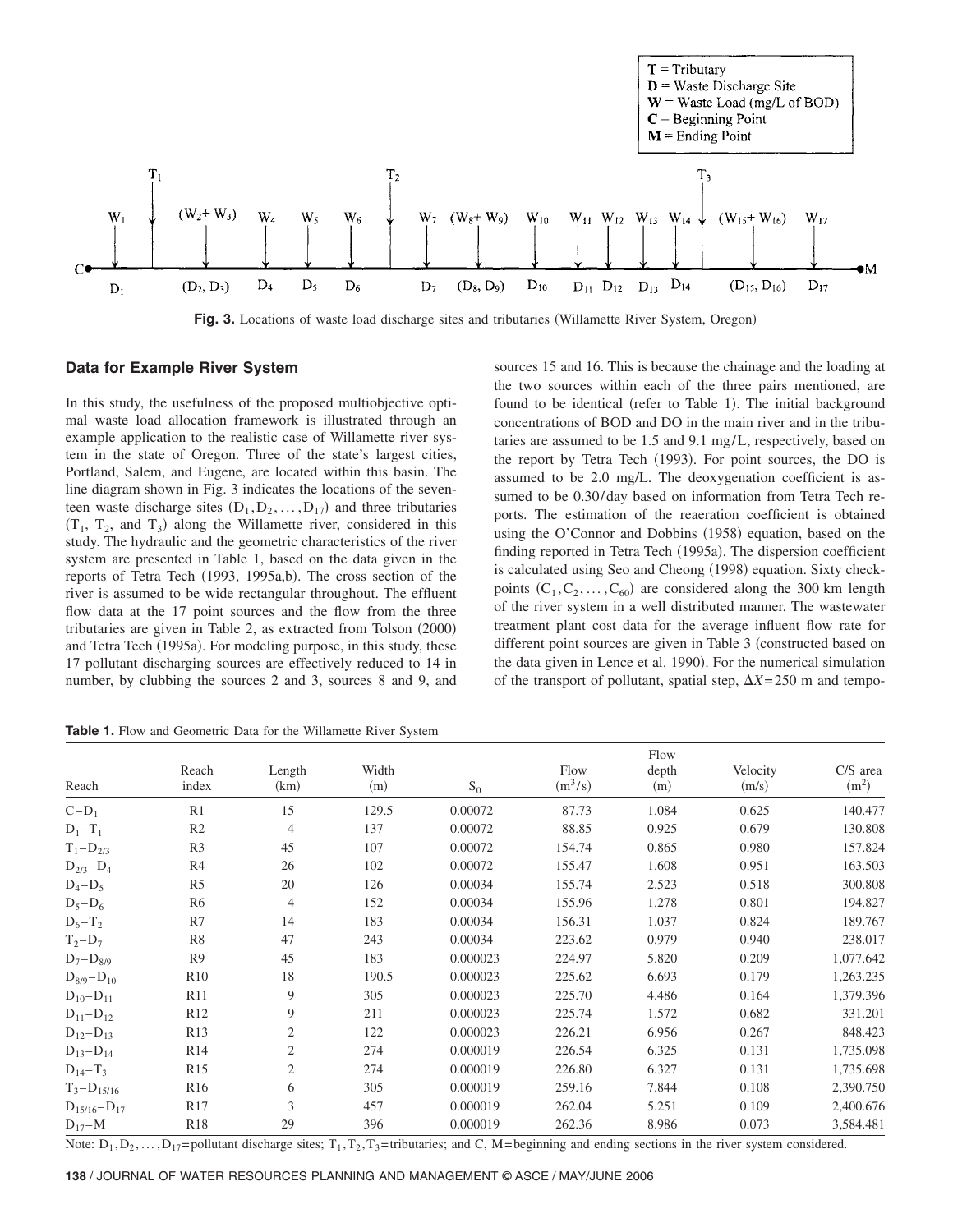|  |  |  |  |  | <b>Table 2.</b> Effluent Data for the Willamette River System |  |  |
|--|--|--|--|--|---------------------------------------------------------------|--|--|
|--|--|--|--|--|---------------------------------------------------------------|--|--|

|                                                |                |           | Effluent/                                                 |        |                |
|------------------------------------------------|----------------|-----------|-----------------------------------------------------------|--------|----------------|
|                                                | Point          |           | tributary                                                 |        |                |
| Waste discharge                                |                |           | source Location flow rate BOD <sub>ult</sub> <sup>a</sup> |        | D <sub>O</sub> |
| site/tributary                                 | index          | (km)      | $(m^3/s)$                                                 | (mg/L) | (mg/L)         |
| Metropolitan Wastewater                        | $D_1$          | 285       | 1.124                                                     | 308    | 2.0            |
| Management Commission-<br>Eugene               |                |           |                                                           |        |                |
| Pope & Talbot Inc.                             | $D_2$          | 236       | 0.552                                                     | 180    | 2.0            |
| James River Paper Co. Inc.                     | $D_3$          | 236       | 0.173                                                     | 33     | 2.0            |
| City of Corvallis                              | $D_4$          | 210       | 0.272                                                     | 528    | 2.0            |
| City of Albany                                 | $D_5$          | 190       | 0.224                                                     | 565    | 2.0            |
| Willamette Industries Inc.                     | $D_6$          | 186       | 0.346                                                     | 272    | 2.0            |
| City of Salem                                  | $D_7$          | 125       | 1.352                                                     | 740    | 2.0            |
| City of Newberg                                | $D_8$          | 80        | 0.07                                                      | 523    | 2.0            |
| Smurfit Newsprint Corp.<br>(Newberg)           | $D_9$          | 80        | 0.583                                                     | 521    | 2.0            |
| City of Wilsonville                            | $D_{10}$       | 62        | 0.075                                                     | 700    | 2.0            |
| City of Canby                                  | $D_{11}$       | 53        | 0.044                                                     | 475    | 2.0            |
| Smurfit Newsprint Corp.<br>(Oregon City)       | $D_{12}$       | 44        | 0.465                                                     | 757    | 2.0            |
| Simpson Paper Company                          | $D_{13}$       | 42        | 0.328                                                     | 231    | 2.0            |
| Tri-City Service District                      | $D_{14}$       | 40        | 0.263                                                     | 688    | 2.0            |
| City of Portland                               | $D_{15}$       | 32        | 2.765                                                     | 750    | 2.0            |
| Oak Lodge Sanitary District                    | $D_{16}$       | 32        | 0.114                                                     | 550    | 2.0            |
| Clackamas Co. Service                          | $D_{17}$       | 29        | 0.316                                                     | 825    | 2.0            |
| District #1                                    |                |           |                                                           |        |                |
| McKenzie River                                 | $T_{1}$        | 281       | 65.89                                                     | 1.5    | 9.1            |
| Santiam River                                  | T <sub>2</sub> | 172       | 67.31                                                     | 1.5    | 9.1            |
| Clackamas River                                | $T_3$          | 38        | 32.37                                                     | 1.5    | 9.1            |
| $D_1, D_2, \ldots, D_{17}$ =pollutant<br>Note: |                | discharge | sites                                                     | and    | $T_1, T_2,$    |

 $T_3$ =tributaries.

<sup>a</sup>Wastewater Treatment Plant (WWTP) BOD<sub>5</sub> values are converted into ultimate BOD values using a conversion factor of 2.5 and Pulp and Paper Mill (PPM)  $BOD_5$  values are converted into ultimate  $BOD$  values using a conversion factor of 4.1. As used by the ODEQ while calibrating the QUAL2E model (Tetra Tech 1993; 1995a)].

ral step,  $\Delta t = 8,640$  s. The total simulation time is taken to be 7 days.

## *MOGA parameters*

The chromosome employed in the MOGA code consists of NS genes (NS=number of point source loadings), each gene representing a coding for the required pollutant removal level at the respective point source. In this study, binary coding is used to define the discrete pollutant removal levels, ranging between 35 and 98%, at increments of 1%. Thus each decision variable in a chromosome has 64 (98–35%) possible values. The total chromosome length for any decision vector of pollutant removal levels for this case example is 102 bits, with 6 bits allotted for each binary coded decision variable.

The randomly generated initial population of size *N* should provide sufficient sampling of the decision space, while limiting the computational burden. Goldberg (1989) suggests the desirable range of population size to be from 30 to 100. In this study, a population size of 40 is used after making several runs within the range mentioned. The NSGA-II algorithm adopted in this study uses tournament selection for creating one or more off-springs from a pair of individuals. A single point crossover is adopted for this purpose. The crossover operation is ruled by the probability

|  |  |  | <b>Table 3.</b> Treatment Cost Data |  |  |
|--|--|--|-------------------------------------|--|--|
|--|--|--|-------------------------------------|--|--|

|              |                      |       |       | \$ million/year |        |
|--------------|----------------------|-------|-------|-----------------|--------|
| Point source | <b>BOD</b><br>(mg/L) | 35%   | 67%   | 90%             | 98%    |
| $D_1$        | 308                  | 1.987 | 2.235 | 2.422           | 5.340  |
| $D_{2,3}$    | 145                  | 0.695 | 0.870 | 1.523           | 3.456  |
| $D_4$        | 528                  | 3.406 | 3.832 | 4.152           | 9.155  |
| $D_5$        | 565                  | 3.645 | 4.101 | 4.443           | 9.796  |
| $D_6$        | 272                  | 1.303 | 1.632 | 2.856           | 6.483  |
| $D_7$        | 740                  | 4.774 | 5.371 | 5.819           | 12.831 |
| $D_{8.9}$    | 521                  | 3.361 | 3.781 | 4.097           | 9.033  |
| $D_{10}$     | 700                  | 4.516 | 5.081 | 5.504           | 12.137 |
| $D_{11}$     | 475                  | 3.065 | 3.448 | 3.735           | 8.236  |
| $D_{12}$     | 757                  | 3.627 | 4.542 | 7.949           | 18.042 |
| $D_{13}$     | 231                  | 1.107 | 1.386 | 2.426           | 5.506  |
| $D_{14}$     | 688                  | 4.439 | 4.994 | 5.410           | 11.929 |
| $D_{15,16}$  | 742                  | 4.787 | 5.385 | 5.834           | 12.865 |
| $D_{17}$     | 825                  | 5.323 | 5.988 | 6.487           | 14.304 |

of crossover  $(p_c)$ , which normally ranges from 0.5 to 1.0 (Goldberg 1989). The mutation operation is applied to maintain the diversity in the population of chromosomes with a view to avoid being trapped in local optima. The mutation mechanism has a low probability  $(p_m)$ , usually ranging between 0.005 and 0.020. The parameter values used in this study, namely,  $p_c = 0.80$  and  $p_m$  = 0.009 have been arrived at, based on several sensitivity analysis runs. For the selected parameters mentioned above, NSGA-II has been run for a different number of generations (from 25 onwards), for the cost-equity multiobjective optimization model. It is observed from these runs that the Pareto-optimal fronts stabilize by 200 generations. Therefore, it has been decided to adopt 200 as the number of generations for all the multiobjective GA runs in this study.

# **Results and Discussion**

Selected results for the Willamette river, Oregon. are presented herein to illustrate the application of the proposed optimal waste load allocation models for realistic systems. The focus of the discussion is on the usefulness of the multiobjective trade-off re-



JOURNAL OF WATER RESOURCES PLANNING AND MANAGEMENT © ASCE / MAY/JUNE 2006 / **139**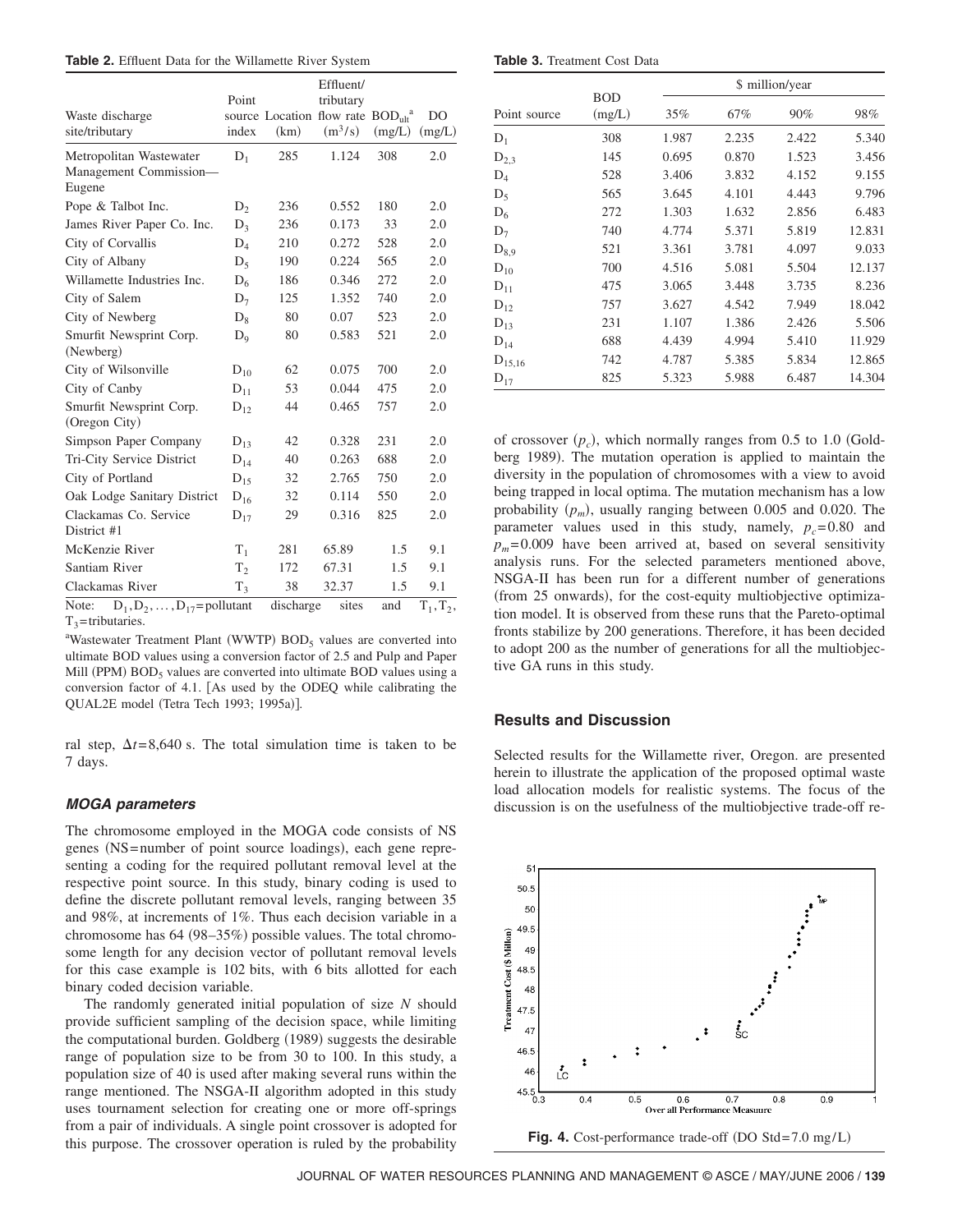| <b>Table 4.</b> Cost-Performance Trade-Off-Cost-Performance Model |
|-------------------------------------------------------------------|
|-------------------------------------------------------------------|

| DO <sub>std</sub><br>(mg/L) | Index     | Solution point<br>(TC, OSP) | Removal fraction levels $(x_1, x_2, , x_{14})$                                                                                    | Inequity<br>measure |
|-----------------------------|-----------|-----------------------------|-----------------------------------------------------------------------------------------------------------------------------------|---------------------|
| 6.0                         | LC        | 46.035, 0.457               | 0.35, 0.35, 0.35, 0.35, 0.35, 0.35, 0.35,                                                                                         | 4.738               |
|                             | <b>SC</b> | 46.400, 0.677               | 0.35, 0.35, 0.35, 0.35, 0.35, 0.35, 0.35<br>0.35, 0.35, 0.35, 0.35, 0.35, 0.35, 0.35,<br>0.35, 0.35, 0.35, 0.35, 0.56, 0.35, 0.35 | 5.357               |
|                             | MP        | 46.861, 0.976               | 0.35, 0.35, 0.35, 0.35, 0.35, 0.35, 0.35,<br>0.35, 0.35, 0.35, 0.35, 0.82, 0.35, 0.35                                             | 6.989               |
| 6.5                         | LC        | 46.052, 0.408               | 0.35, 0.35, 0.35, 0.35, 0.35, 0.35, 0.35,<br>0.35, 0.35, 0.35, 0.35, 0.36, 0.35, 0.35                                             | 4.696               |
|                             | <b>SC</b> | 46.580, 0.650               | 0.35, 0.35, 0.36, 0.35, 0.35, 0.35, 0.35,<br>0.35, 0.35, 0.35, 0.36, 0.65, 0.35, 0.35                                             | 5.904               |
|                             | MP        | 47.197, 0.924               | 0.35, 0.35, 0.35, 0.35, 0.35, 0.35, 0.35,<br>$0.35, 0.51, 0.35, 0.35, 0.90, 0.35, 0.35$                                           | 8.176               |
| 7.0                         | LC        | 46.047, 0.347               | 0.35, 0.35, 0.35, 0.35, 0.35, 0.35, 0.35,<br>0.35, 0.36, 0.35, 0.35, 0.35, 0.35, 0.35,                                            | 4.784               |
|                             | <b>SC</b> | 47.056, 0.715               | 0.35, 0.35, 0.35, 0.35, 0.36, 0.36, 0.35,<br>0.35, 0.36, 0.35, 0.36, 0.90, 0.35, 0.35                                             | 7.548               |
|                             | MP        | 50.312, 0.884               | 0.35, 0.35, 0.35, 0.35, 0.36, 0.35, 0.37,<br>0.48, 0.90, 0.75, 0.66, 0.90, 0.35, 0.35                                             | 11.112              |

Note: TC=total cost (million \$); OSP=overall system performance; LC=least cost solution; SC=selected compromise solution; and MP=maximum performance solution.

lations obtained from the framework in waste load allocation decision making.

#### *Illustration for Cost-Performance Model*

In order to illustrate the usefulness of the cost-performance model, results from three runs corresponding to prespecified DO standards of 6.0, 6.5, and 7.0 mg/L are presented in this section. A normal depth of 8.986 m is used as the control depth at the downstream boundary (Table 1) in the water quality simulation model. It is to be noted that violations of DO standard are permitted in this case. In each run, the number of violations, the vulnerability (maximum violation at a single checkpoint) and the magnitude of total violation are computed with respect to the DO standard specified. However, those solutions with more number of violations and/or a larger magnitude of violation are automatically rejected by the NSGA-II algorithm during the search process.

The Pareto-optimal front describing the cost-performance trade-off, for the prespecified DO standard of 7.0 mg/L, is presented in Fig. 4. In this trade-off curve, the two extreme points represent the least cost (LC) pareto-optimal solution and the maximum performance (MP) pareto-optimal solution. Results of these two solutions are summarized in Table 4 along with the selected compromise (SC) solution for all three runs considered. It may be observed from Table 4 that the optimal treatment levels and the corresponding treatment costs are significantly higher for MP than LC, which is to be expected. The difference in treatment costs between LC and MP solutions increases from  $$0.826 \times 10^6$ to  $$4.265\times10^{6}$  as the DO standard increases from 6.0 to 7.0 mg/L. Thus, it may be inferred that selection of the compromise solution is critical, if a higher DO standard needs to be maintained. The compromise solution (SC) for the DO standard 7.0 mg/L is shown in Fig. 4. This is selected such that there is a distinct change in the slope of the trade-off curve at that point. It can be seen from Table 4 that the total treatment cost for SC solution  $(\$47.056 \times 10^6)$  is not significantly higher than that of the LC solution (\$46.047 $\times$ 10<sup>6</sup>), although there is a significant

**Table 5.** Violation Characteristics and Performance Measures of Pareto-Optimal Solutions−Cost-Performance Model

|                             |           | Violation characteristics |                 |                  | Performance measures |       |          |                  |
|-----------------------------|-----------|---------------------------|-----------------|------------------|----------------------|-------|----------|------------------|
| DO <sub>std</sub><br>(mg/L) | Index     | $N_a$                     | $V_a$<br>(mg/L) | $TS_a$<br>(mg/L) | $E_N$                | $E_V$ | $E_{TS}$ | $E_{\text{WLA}}$ |
| 6.0                         | LC        | 18                        | 2.30            | 23.85            | 0.100                | 0.492 | 0.578    | 0.457            |
|                             | <b>SC</b> | 14                        | 1.26            | 11.30            | 0.300                | 0.721 | 0.800    | 0.677            |
|                             | MP        |                           | 0.19            | 0.19             | 0.950                | 0.958 | 0.997    | 0.976            |
| 6.5                         | LC        | 21                        | 2.75            | 32.95            | 0.086                | 0.453 | 0.509    | 0.408            |
|                             | SC.       | 19                        | 1.32            | 14.00            | 0.174                | 0.738 | 0.787    | 0.650            |
|                             | MP        | 3                         | 0.69            | 1.21             | 0.870                | 0.863 | 0.982    | 0.924            |
| 7.0                         | LC.       | 23                        | 3.30            | 44.47            | 0.042                | 0.404 | 0.436    | 0.347            |
|                             | <b>SC</b> | 20                        | 1.19            | 8.46             | 0.167                | 0.785 | 0.893    | 0.715            |
|                             | MP        | $\overline{4}$            | 1.19            | 2.90             | 0.833                | 0.785 | 0.963    | 0.884            |

Note: LC=least cost solution; SC= selected compromise solution; MP=maximum performance solution; and  $E_N$ ,  $E_V$ ,  $E_{TS}$ ,  $E_{WL}$  are computed as per Eqs.  $(1), (6), (11), and (19), respectively.$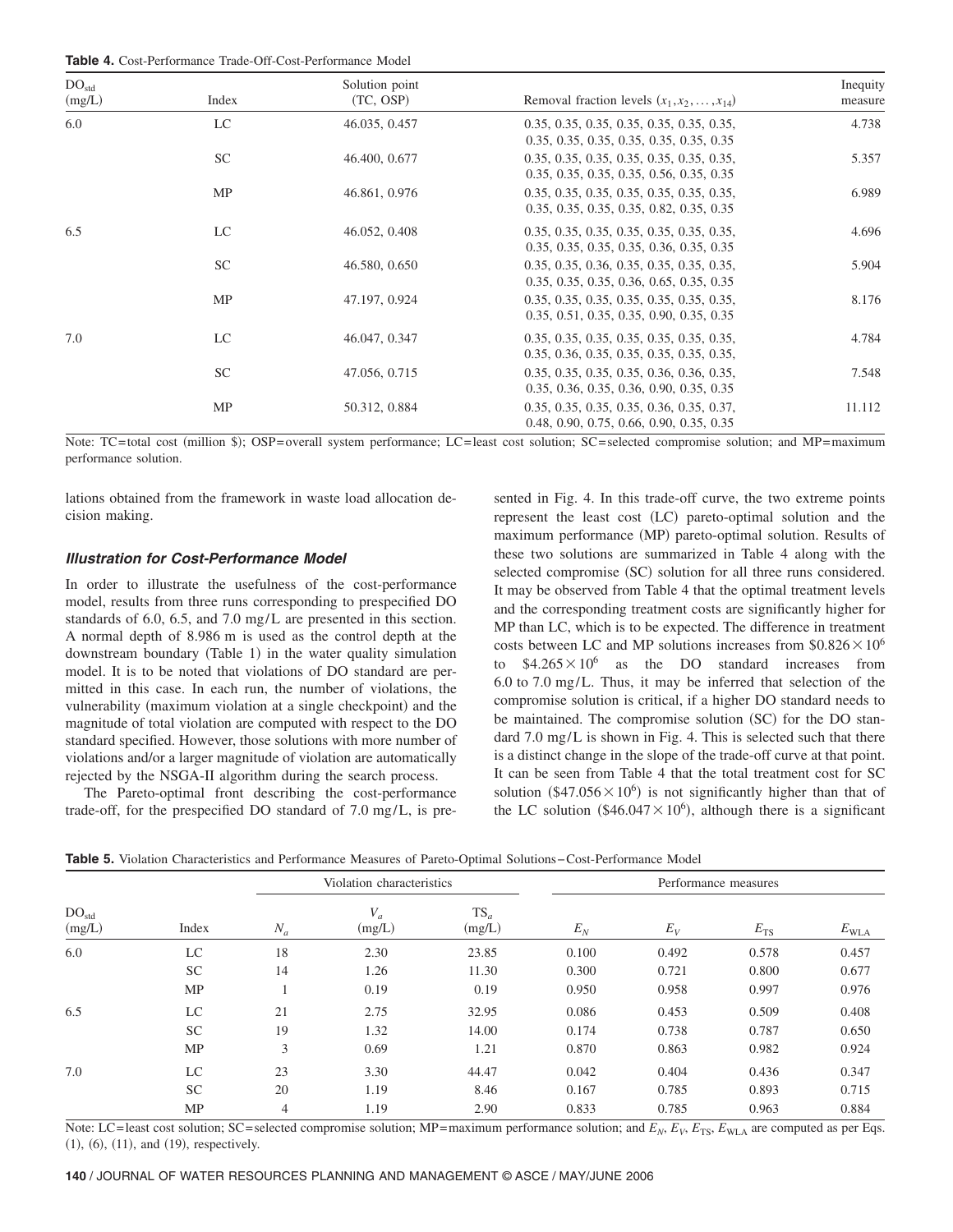

Fig. 5. DO profiles for no treatment (NT), least cost solution (LCS), maximum performance solution (MPS)-DO Std=7.0 mg/L

improvement (from 0.347 to 0.715) in the performance. On the other hand, to improve the performance from 0.715 (for SC) to 0.884 (for MP), an additional amount of  $$3.256 \times 10^6$  needs to be spent. Table 4 also indicates that the maximum attainable performance level decreases with increase in DO standard (from 0.976 to  $0.884$  for DO standard of  $6.0-7.0$  mg/L).

The violation characteristics and the performance measures for the three runs are presented in Table 5. It can be observed from this table that the selected compromise solution allows less violations from the standard specified, compared to the least cost solution, and that too with significantly less vulnerability and total magnitude of violation, thus resulting in a considerably higher overall performance. The predicted DO profiles corresponding to the vector of optimal removal fraction levels for LC, SC, and MP are presented in Fig. 5, along with the DO profile for "no treatment" condition for the DO standard of 7.0 mg/L.

The cost-performance trade-off curves that are obtained from the multiobjective model proposed here will be helpful to the decision maker in choosing an appropriate waste load allocation solution for the given system, depending on the budget constraints and the desired overall performance level. The multiobjective analysis also gives information to the decision maker regarding the maximum attainable overall performance for a selected DO standard. This can be useful in deciding the DO standard that can be maintained in the river.

| Table 6. Cost-Equity Trade-Offs-Cost-Equity-Performance Model |  |
|---------------------------------------------------------------|--|
|---------------------------------------------------------------|--|

| $E_{\text{WLA}}$<br>$(\%)$ | Index | Solution point<br>(TC, IEM) | Removal fraction levels<br>$(x_1, x_2, \ldots, x_{14})$                                 |
|----------------------------|-------|-----------------------------|-----------------------------------------------------------------------------------------|
| 60                         | LC    | 46.895, 5.91                | 0.35, 0.35, 0.37, 0.41, 0.35, 0.36, 0.36,<br>0.35, 0.36, 0.35, 0.35, 0.71, 0.38, 0.36   |
|                            | LIE   | 50.559, 1.17                | 0.41, 0.37, 0.53, 0.57, 0.37, 0.63, 0.49,<br>$0.62, 0.50, 0.64, 0.35, 0.67, 0.63, 0.65$ |
| 70                         | LC    | 47.759, 6.78                | 0.35, 0.35, 0.38, 0.35, 0.35, 0.57, 0.36,<br>0.35, 0.45, 0.46, 0.35, 0.82, 0.35, 0.35   |
|                            | LIE   | 51.260, 1.56                | 0.45, 0.35, 0.58, 0.60, 0.41, 0.66, 0.58,<br>0.67, 0.48, 0.64, 0.36, 0.75, 0.67, 0.68   |
| 80                         | LC    | 49.281, 8.23                | 0.35, 0.36, 0.37, 0.35, 0.35, 0.67, 0.51,<br>0.43, 0.58, 0.67, 0.47, 0.90, 0.35, 0.35   |
|                            | LIE   | 52.282, 2.49                | 0.49, 0.36, 0.62, 0.63, 0.41, 0.69, 0.62,<br>$0.64, 0.58, 0.69, 0.40, 0.90, 0.66, 0.70$ |

Note: TC=total cost (million \$); IEM=inequity measure; LC=least cost solution; and LIE=least inequity solution.



#### *Illustration for Cost-Equity-Performance Model*

It may be observed from the results of cost-performance studies presented in Table 4 that the inequity in sharing the treatment effort is quite high, especially when the maximum performance solution is sought. This might be unacceptable to some of the waste load dischargers. For example, the maximum performance solution for DO standard of  $6.5 \text{ mg/L}$  (Table 4) indicates that the seventh and the tenth dischargers (D7 and D10 in Fig. 3) have to treat to minimum level (0.35), whereas the ninth discharger has to treat to a higher level (0.51), although D7 and D10 dischargers load the system to a greater extent (740 and 700 mg/L) than the discharger D9  $(521 \text{ mg/L})$ . In this context, it is desirable to consider minimization of inequity as one of the objectives. In this section, we discuss the results from the application of a costequity-performance model. It should be noted that the performance level is prespecified as a constraint, while minimization of inequity and minimization of total treatment cost are considered as objective functions.

Results of the cost-equity trade-off obtained for three overall performance levels (60, 70, and 80%), are presented in Table 6, for a DO standard of 7.0 mg/L. A normal depth of 8.986 m is used as the control depth at the d/s boundary. Figs. 6–8 show the pareto-optimal fronts for 60, 70, and 80% overall system performance, respectively. The violation characteristics and the performance measures for the pareto-optimal solutions corresponding to the least cost (LC), and the least inequity (LIE) are presented in Table 7. It is observed from Figs. 6–8 that the slope of the costinequity pareto-optimal front does not change significantly between the two extreme points, unlike in the case of the cost-performance trade-off. This means that the decision maker may use his/her judgment to choose the compromise solution within the range of implementation. A significant observation



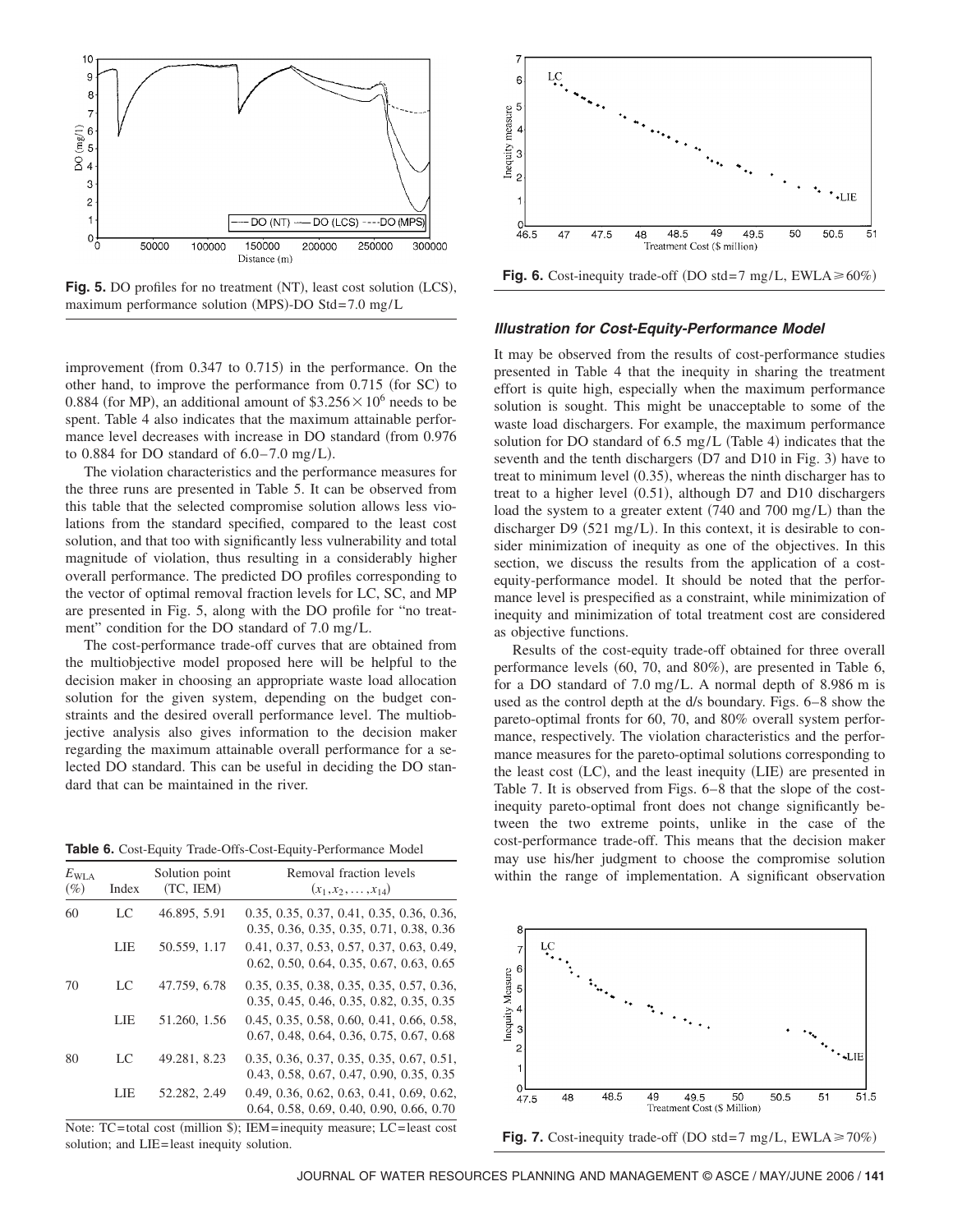

from Table 6 is that the least inequity pareto-optimal solution demands more treatment effort and cost compared with that of the least cost pareto-optimal solution, in order to achieve equity. For example, for a specified performance level of 80%, eight out of the fourteen dischargers are required to significantly increase their treatment efforts, in order to bring down the inequity measure from 8.23 to 2.49, resulting in an increase of \$3 million in the total treatment cost. This sort of detailed information obtained from the multiobjective models proposed, helps the decision maker in deciding whether the extra cost incurred in achieving the incremental degree of equity is justified, at a specified performance level. However, it may be noted that it would be easy to pick a compromise solution in cases where there is a significant change in slope in the cost-equity trade-off curve.

## **Summary and Conclusions**

A multiobjective optimization framework for optimal waste load allocation in rivers has been developed, considering the total treatment cost, the inequity among the waste dischargers and a new comprehensive performance measure that reflects the DO violation characteristics. This framework consists of an embedded river water quality simulator that has a flow module, which simulates the gradually varied water surface profile, and a pollutant transport module, which simulates the advection, dispersion processes along with reaction kinetics for BOD and DO. The outer shell of the framework consists of the multiobjective optimization models formulated in this study. The optimization problems are

**Table 7.** Violation Characteristics and Performance Measures of Pareto-Optimal Solutions−Cost-Equity-Performance Model

|                            |       |       | Violation characteristics |                  | Performance measures |       |              |               |
|----------------------------|-------|-------|---------------------------|------------------|----------------------|-------|--------------|---------------|
| $E_{\text{WLA}}$<br>$(\%)$ | Index | $N_a$ | $V_a$<br>(mg/L)           | $TS_a$<br>(mg/L) | $E_N$                | $E_V$ | $E_{\rm TS}$ | $E_{\rm WLA}$ |
| 60                         | LC    | 22    | 1.515                     | 20.642           | 0.083                | 0.726 | 0.738        | 0.603         |
|                            | LIE   | 21    | 1.438                     | 17.706           | 0.125                | 0.740 | 0.775        | 0.635         |
| 70                         | LC    | 19    | 1.190                     | 10.975           | 0.208                | 0.785 | 0.861        | 0.708         |
|                            | LIE   | 18    | 1.190                     | 12.578           | 0.250                | 0.785 | 0.840        | 0.706         |
| 80                         | LC    | 13    | 1.190                     | 4.241            | 0.458                | 0.785 | 0.946        | 0.800         |
|                            | LIE   | 12    | 1.190                     | 4.049            | 0.500                | 0.785 | 0.949        | 0.810         |

Note: Violations characteristics for "no treatment":  $N_0 = 24$ ;  $V_0$ = 5.53 mg/L; and TS<sub>0</sub>=78.84 mg/L. LC=least cost solution; LIE=least inequity solution;  $E_N$ ,  $E_V$ ,  $E_{TS}$ ,  $E_{WLA}$  are computed as per Eqs.  $(1), (6), (11), and (19), respectively.$ 

solved using the multiobjective evolutionary algorithm known as "Non-Dominated Sorting Genetic Algorithm-II (NSGA-II)" of Deb et al. (2000).

The comprehensive performance measure proposed in this study is expressed as a weighted measure of: (1) the number of DO violations; (2) the magnitude of maximum DO violation; and (3) the total magnitude of DO violations, with reference to a specified DO standard, over all the checkpoints.

The proposed framework is used to obtain the costperformance trade-off relation for a pre-specified DO standard and the cost-equity trade-off relation for a prespecified overall system performance with respect to a given DO standard. Usefulness of these relationships in decision making is illustrated through a realistic example of waste load allocation for Willamette river system in the United States.

The optimal treatment levels and the corresponding treatment costs are found to be significantly higher for the MP solution than the LC solution. The cost-performance trade-off relation developed for a prespecified DO standard is shown to be useful in obtaining reasonable compromising solutions that yield significantly higher performance at a reasonable additional cost, compared to LC.

The cost-equity trade-off obtained from the cost-equityperformance model for a specified performance level, indicates that the least inequity pareto-optimal solution demands significantly more treatment effort and cost compared with that of the least cost pareto-optimal solution. The sort of detailed information obtained from such multiobjective modeling helps the decision maker in deciding whether the extra cost to be incurred in order to achieve the incremental degree of equity is justified.

## **Acknowledgments**

The writers wish to thank the Indian Institute of Technology Madras, India, for providing the necessary facilities to carry out this research work. The discussions the first writer had with Professor Deb and his team from I.I.T. Kanpur, India, and the clarifications provided by them through e-mail, were very useful in understanding the NSGA-II code and applying the same to this study effectively. The comments of the three anonymous reviewers and the Associate Editor were helpful in improving the application value and the quality of presentation of the paper. The discussions, the reports and materials provided by Dr. Bryan A. Tolson were very useful to the writers in constructing and executing the realistic example. The assistance rendered by the three undergraduate students, R. Srinivasan, Varunraj, and Varun Ramanujam of IIT Madras, India, in making the multiobjective genetic algorithm runs, is acknowledged.

# **References**

- Adrian, D. D., and Alshawabkeh, A. N. (1997). "Analytical dissolved oxygen models for sinusoidally varying BOD." *J. Hydrologic Eng.*, 2(4), 180–187.
- Ahmad, Z., Kothyari, U. C., and Ranga Raju, K. G. (1999). "Finite difference scheme for longitudinal dispersion in open channels." J. Hydraul. Res., 37(3), 389-406.
- Brill, E. D., Jr., Eheart, J. W., Kshirsagar, S. R., and Lence, B. J. (1984). "Water quality impacts of biochemical oxygen demand under transferable discharge permit programs." Water Resour. Res., 20(4), 445–455.

Brown, L. C., and Barnwell, T. O. Jr. (1987). "The enhanced stream water